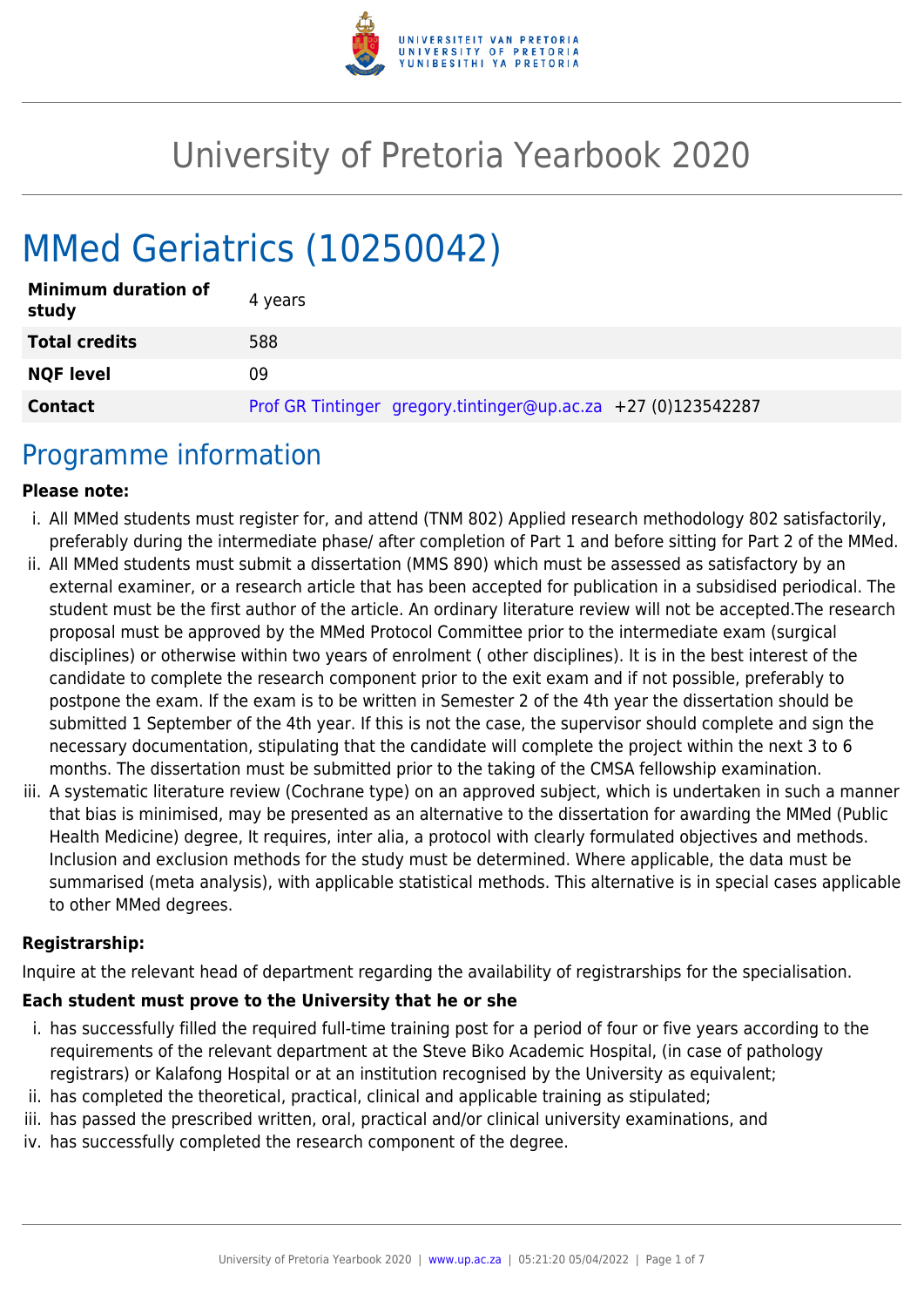

# Admission requirements

- MBChB degree of this University or a qualification deemed by the University to be equivalent to the MBChB degree for at least two years.
- Must be registered as a physician with the Health Professions Council of South Africa for at least one year.
- International students must have qualifications verified by SAQA.

# Other programme-specific information

**"Major subject"** refers to the recognised field of study in Medicine in which the student specialises. The study of the major subject extends over four or five years, as prescribed by the relevant department.

# Examinations and pass requirements

- i. The sequence of the examinations in the prerequisite subjects will be determined by the head of the department under which the major subject falls.
- ii. The nature, duration and time of the examinations in the prerequisite subjects are determined in cooperation with the heads of the departments under which the prerequisite subjects fall – with the proviso that, except in cases where stipulated otherwise, the examinations in the prerequisite subjects may be held at any time prior to or concurrently with the major subject. The examinations in the major subjects are held as follows:
- iii. In the case of four-year programmes: not before the end of the third year.
- iv. In the case of five-year programmes: not before the end of the fourth year.
- v. A minimum final mark of 50% is required by all departments to pass in a subject and in the clinical section of the examination, a subminimum of 50%. General Regulations apply.
- vi. A student is not admitted to the examination in a prerequisite subject (second examinations excluded) more than twice, nor is he or she admitted to the examination in the major subject more than twice.

**Note:** Certificates of satisfactory preparation and progress are required in respect of the fourth year of four-year programmes in which an examination is held at the end of the third year.

### **Second examinations**

Second examinations for MMed students will only be held after at least six months have elapsed since the conclusion of the examination in which the student had failed.

### **Rules governing the writing of the examinations of the College of Medicine of South Africa [CMSA]**

- i. Only candidates who have met all requirements for the MMed degree except for the major subject (final examination), i.e. passed all prerequisite subjects (the latter to be interchangeable; can be passed either at the University or as primary and intermediary examinations at the College of Medicine of South Africa [CMSA], completed all practical, clinical and applicable training of four or five years as prescribed by the relevant academic department (continuous evaluation of the candidate, in an approved registrar post, by the head of department of the candidate); and completed the required research component for the degree in accordance with the Faculty Yearbook regulations, i.e. Applied research methodology 800 (TNM 800) and the dissertation (MMS 800) or an article (not an ordinary literature review) that has been accepted for publication in a subsidised periodical, will be allowed to write the college examination (exit examination), after which they will obtain both the CMSA fellowship and the MMed as specialist qualifications.
- ii. The rules have been effective as from 1 January 2011. As a transitional measure, cases will be considered on an individual basis where necessary.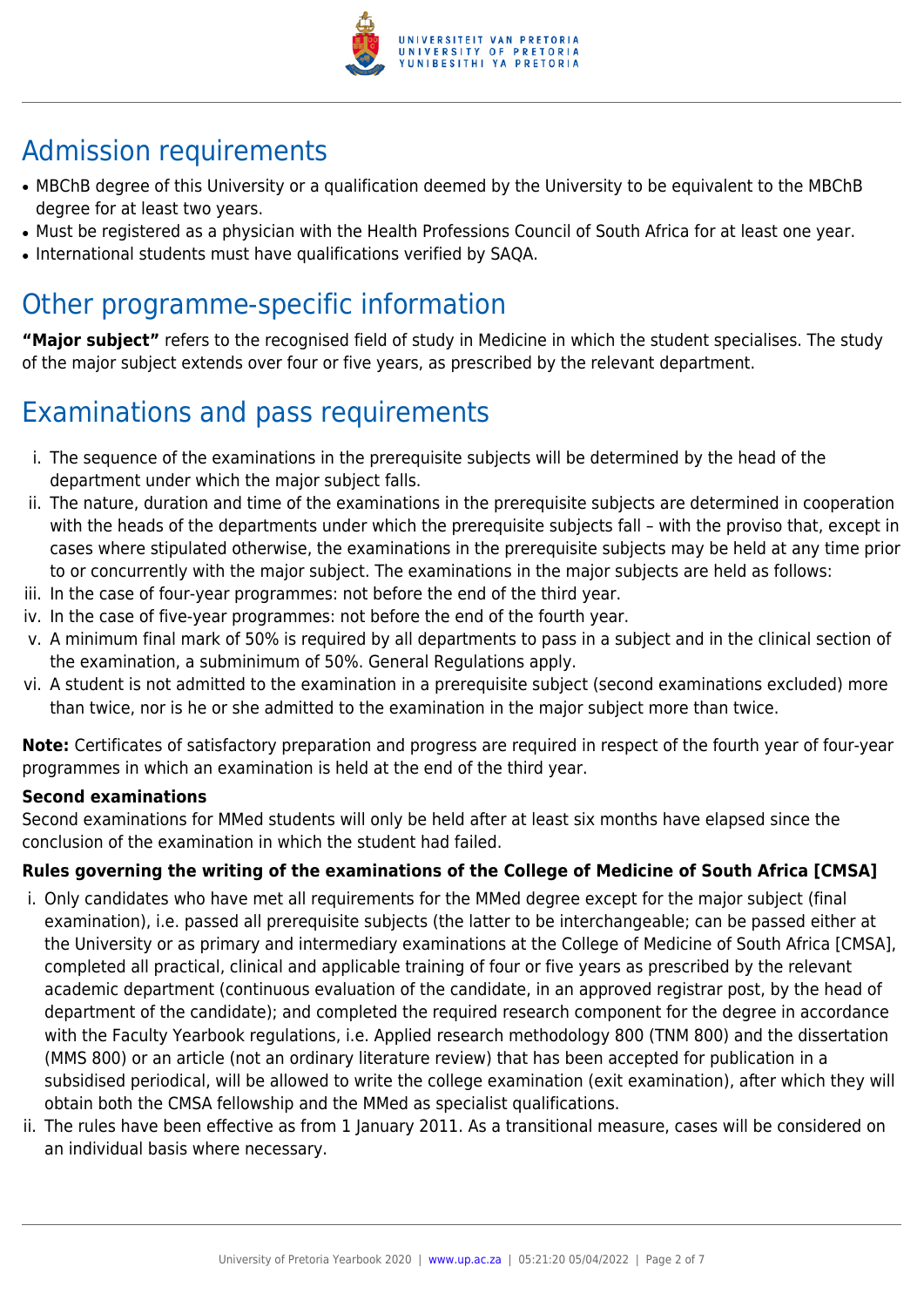

# Exemption

#### **Exemption**

- i. The Faculty Board may grant partial exemption from the training and work mentioned under par. (b) and (c)(i) and (ii) above on the grounds of comparable training and experience completed in another post or at another recognised institution – with the proviso that exemption from a maximum period of 18 months may be granted with regard to four-year and five-year programmes.
- ii. Exemption from a maximum of three years may be granted by the Department of Medical Oncology for the MMed in Medical Oncology [MMed(MedOnc)] on the grounds of the MMed(Int) or MMed(Paed) degree of this University, or experience recognised by the University as equivalent.
- iii. Specific prerequisite subjects must be passed within 24 months after commencement of the programme.

### Pass with distinction

The degree is conferred at the end of the prescribed training period (i.e. three, four or five years, respectively). The degree is conferred with distinction on a student who has obtained a final mark of at least 75% in his or her major subject.

# General information

#### **Registrars**

Departments expect registrars to participate increasingly in the examining and treatment of patients in the hospital, both in-patients and out-patients, as well as performing and interpreting tests in the laboratory (where applicable); initially under supervision and later increasingly at their own responsibility. Lectures/symposia with closely related departments are organised, as well as discussions of literature, etc.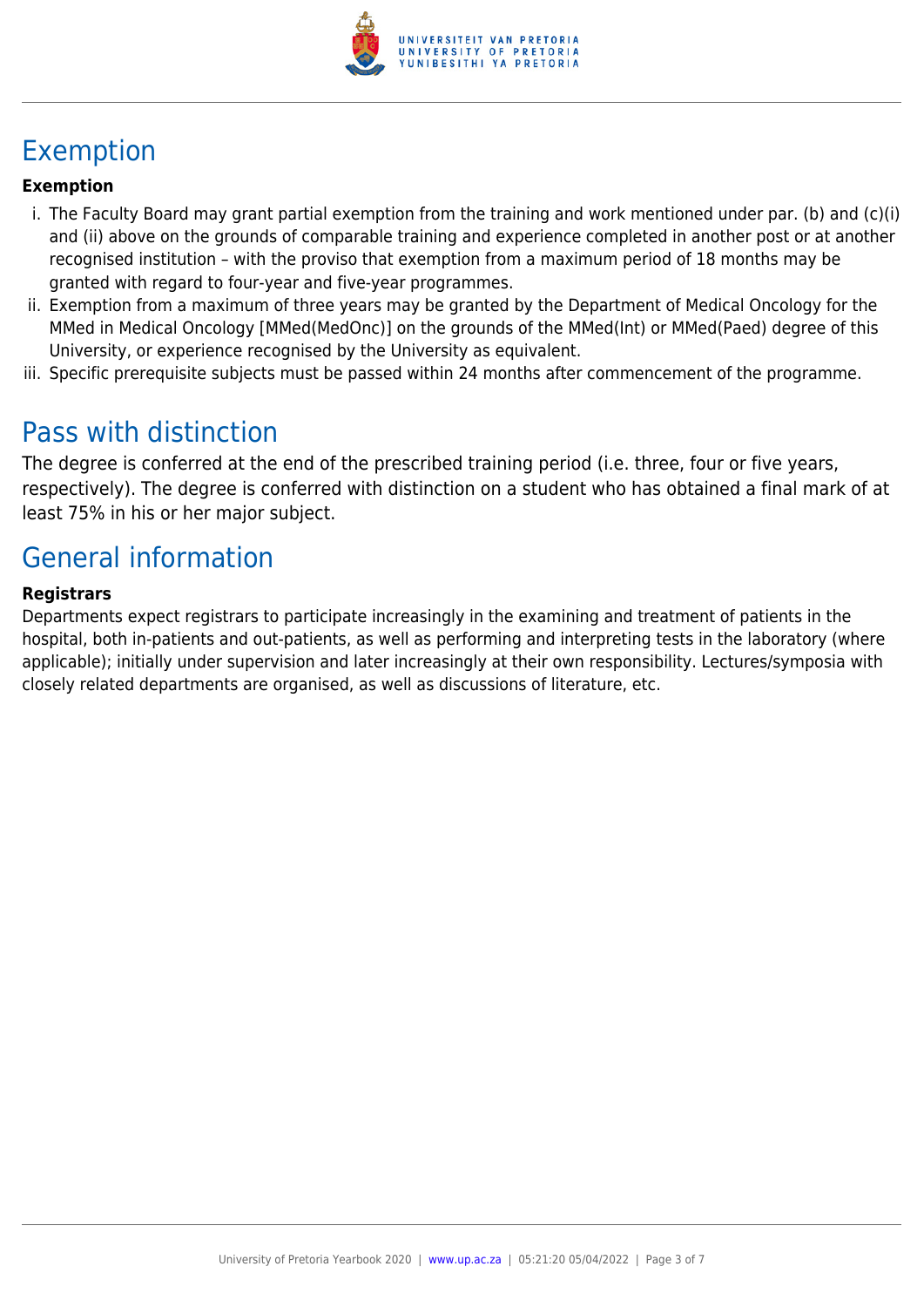

### Curriculum: Year 1

#### **Minimum credits: 624**

### **Core modules**

[Anatomy 893](https://www.up.ac.za/faculty-of-education/yearbooks/2020/modules/view/ANA 893) (ANA 893) - Credits: 36.00 [Pharmacology 804](https://www.up.ac.za/faculty-of-education/yearbooks/2020/modules/view/FAR 804) (FAR 804) - Credits: 36.00 [Physiology 801](https://www.up.ac.za/faculty-of-education/yearbooks/2020/modules/view/FSG 801) (FSG 801) - Credits: 36.00 [Geriatrics 800](https://www.up.ac.za/faculty-of-education/yearbooks/2020/modules/view/GER 800) (GER 800) - Credits: 300.00 [Dissertation 890](https://www.up.ac.za/faculty-of-education/yearbooks/2020/modules/view/MMS 890) (MMS 890) - Credits: 180.00 [Pathology 806](https://www.up.ac.za/faculty-of-education/yearbooks/2020/modules/view/PAG 806) (PAG 806) - Credits: 36.00 [Applied research methodology 802](https://www.up.ac.za/faculty-of-education/yearbooks/2020/modules/view/TNM 802) (TNM 802) - Credits: 0.00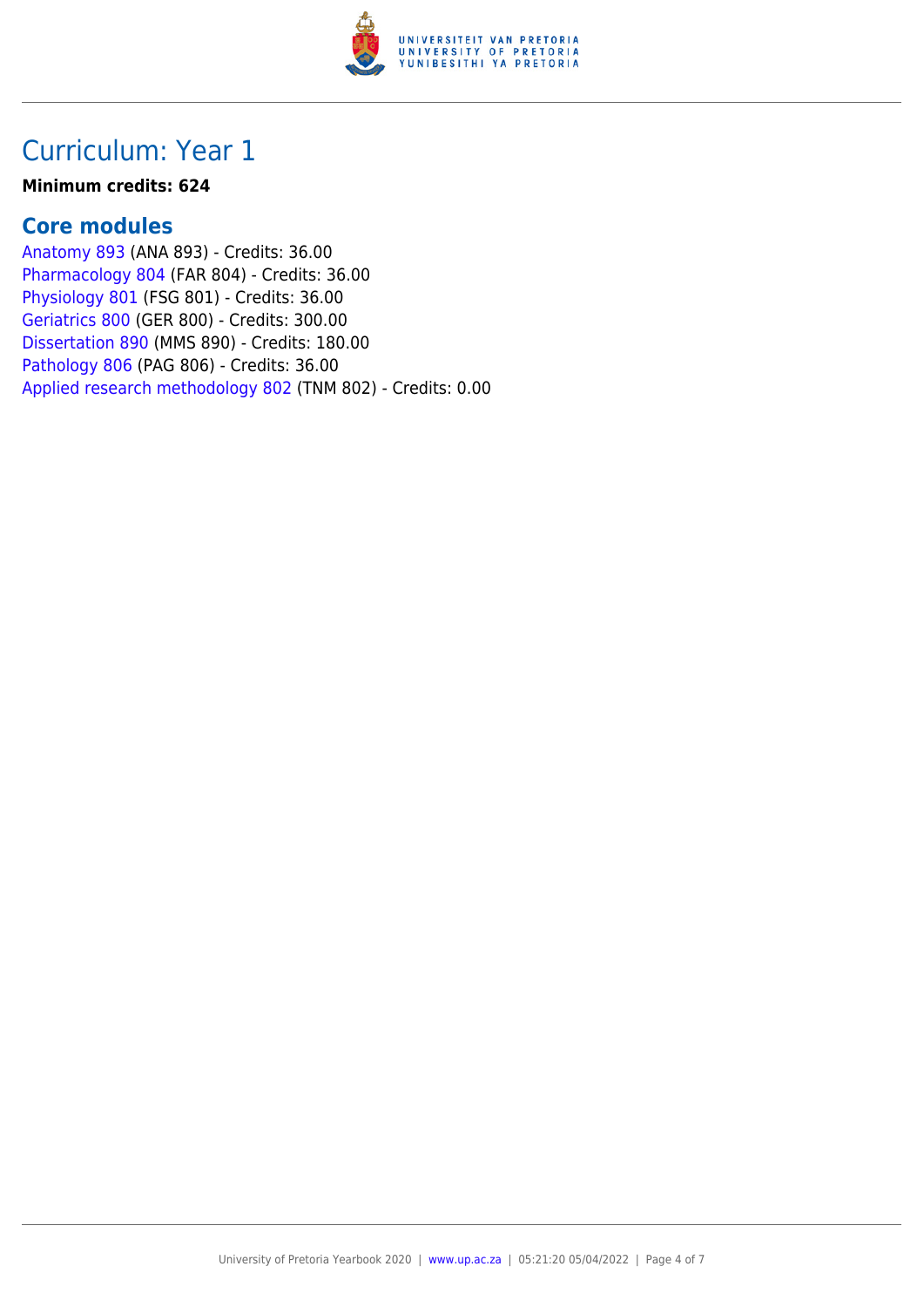

### Curriculum: Year 2

#### **Minimum credits: 624**

### **Core modules**

[Anatomy 893](https://www.up.ac.za/faculty-of-education/yearbooks/2020/modules/view/ANA 893) (ANA 893) - Credits: 36.00 [Pharmacology 804](https://www.up.ac.za/faculty-of-education/yearbooks/2020/modules/view/FAR 804) (FAR 804) - Credits: 36.00 [Physiology 801](https://www.up.ac.za/faculty-of-education/yearbooks/2020/modules/view/FSG 801) (FSG 801) - Credits: 36.00 [Geriatrics 800](https://www.up.ac.za/faculty-of-education/yearbooks/2020/modules/view/GER 800) (GER 800) - Credits: 300.00 [Dissertation 890](https://www.up.ac.za/faculty-of-education/yearbooks/2020/modules/view/MMS 890) (MMS 890) - Credits: 180.00 [Pathology 806](https://www.up.ac.za/faculty-of-education/yearbooks/2020/modules/view/PAG 806) (PAG 806) - Credits: 36.00 [Applied research methodology 802](https://www.up.ac.za/faculty-of-education/yearbooks/2020/modules/view/TNM 802) (TNM 802) - Credits: 0.00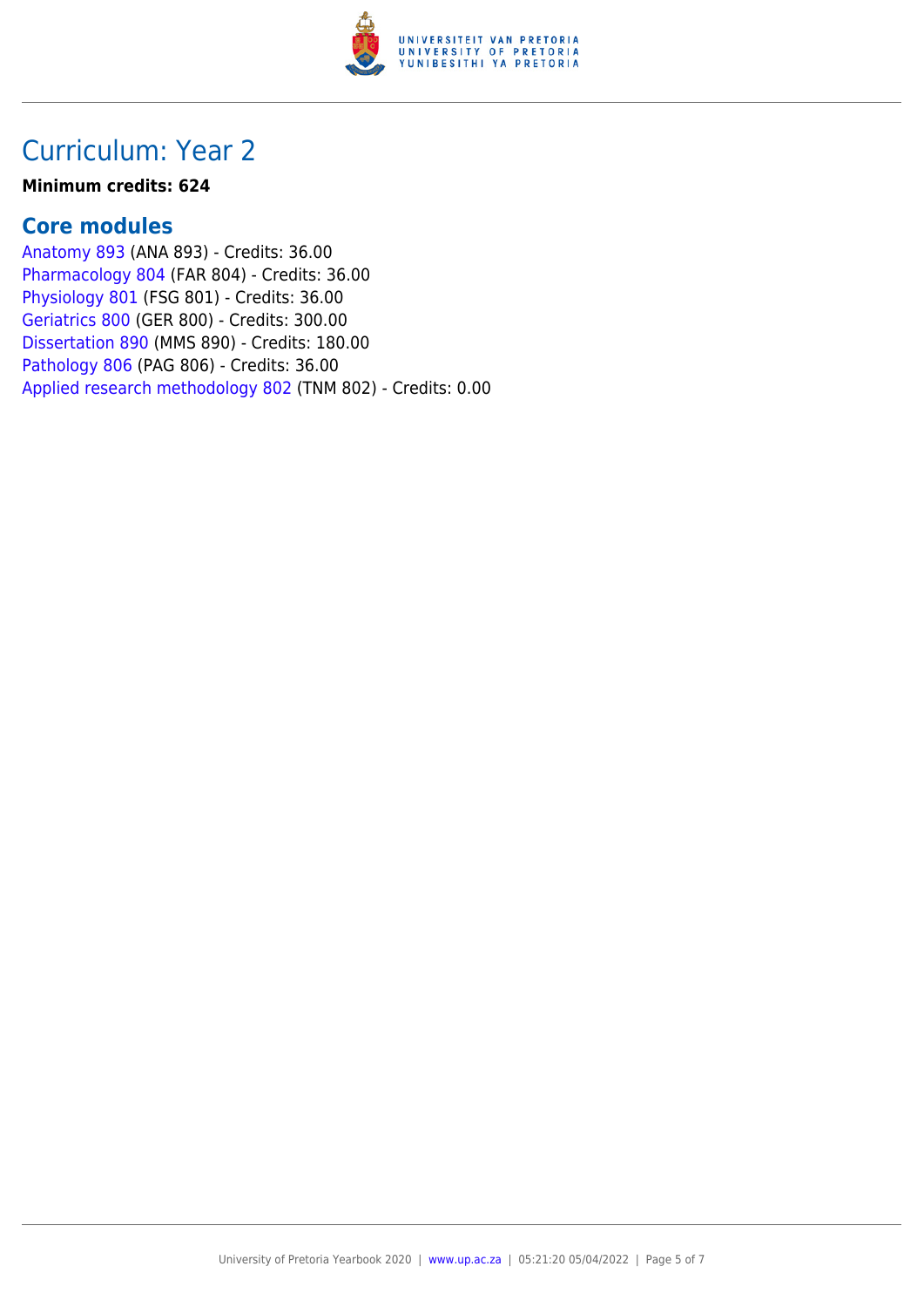

## Curriculum: Year 3

#### **Minimum credits: 552**

### **Core modules**

[Pharmacology 804](https://www.up.ac.za/faculty-of-education/yearbooks/2020/modules/view/FAR 804) (FAR 804) - Credits: 36.00 [Geriatrics 800](https://www.up.ac.za/faculty-of-education/yearbooks/2020/modules/view/GER 800) (GER 800) - Credits: 300.00 [Dissertation 890](https://www.up.ac.za/faculty-of-education/yearbooks/2020/modules/view/MMS 890) (MMS 890) - Credits: 180.00 [Pathology 806](https://www.up.ac.za/faculty-of-education/yearbooks/2020/modules/view/PAG 806) (PAG 806) - Credits: 36.00 [Applied research methodology 802](https://www.up.ac.za/faculty-of-education/yearbooks/2020/modules/view/TNM 802) (TNM 802) - Credits: 0.00